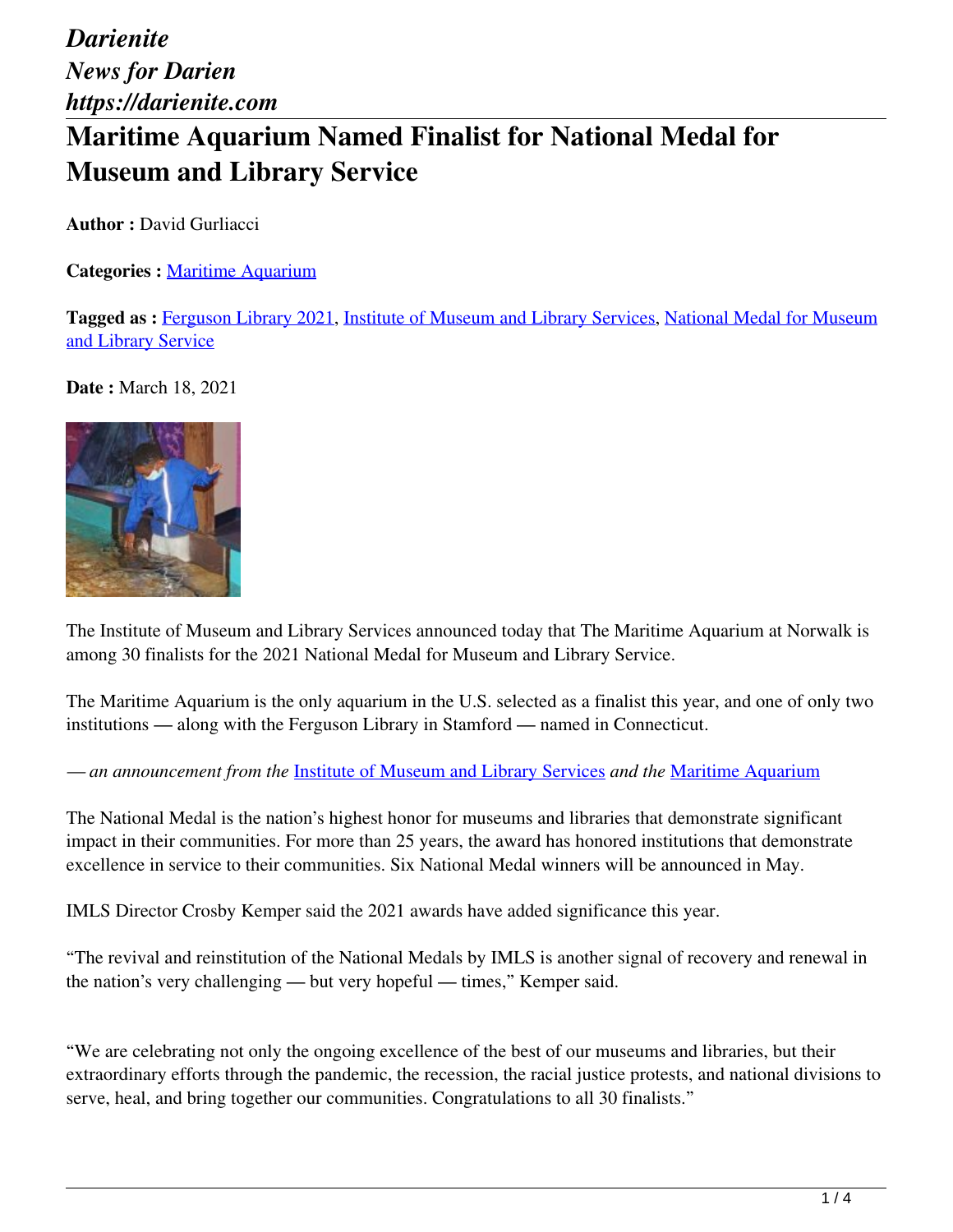# *Darienite News for Darien https://darienite.com*

Jason Patlis, president and CEO of The Maritime Aquarium, said being named as a finalist for the IMLS National Medal is a tremendous honor.

"This is a gratifying affirmation of the uniquely important role that The Maritime Aquarium plays in Norwalk and the larger community," Patlis said.

"It's not just the reach we have within the community, with nearly 500,000 guests and 80,000 students during a normal year, but it also is the impact the Aquarium has on our community, especially those in need through our scholarships and outreach.

"Our immersive exhibits, extensive educational programs and leading conservation initiatives connect our community — including those who do not have the means on their own — to Long Island Sound, its wildlife and habitats, and to the maritime heritage and culture that define our community.

"To be recognized this year in particular, in the midst of a pandemic that challenged our very survival and required us to completely rethink how we fulfill our mission, is a testament to the resolve and resilience of the team here at the Aquarium," Patlis added.

To celebrate The Maritime Aquarium being named as a finalist, IMLS is encouraging the Aquarium's community members to share stories, memories, pictures, and videos on social media as part of the Share Your Story campaign, using the #IMLSmedals hashtag, and engage with IMLS on Facebook and Twitter.

The Maritime Aquarium will be the featured finalist on Tuesday, April 27. For more information, please visit the IMLS website.

Representatives from the six winning institutions will be honored for their extraordinary contributions during a virtual National Medal Ceremony this summer.

Recent Connecticut winners include the New Haven Free Public Library in 2019, the Otis Library in Norwich in 2016 and Mystic Aquarium in 2014.

The Maritime Aquarium was nominated for the 2021 award by U.S. Rep. Jim Himes, and its application included letters of support from Himes; U.S. Sen. Richard Blumenthal; U.S. Sen. Chris Murphy; Tina Henckel, director of STEM education for Norwalk Public Schools; and Tammy Papa, director of Youth Services and the Lighthouse Program for youths in Bridgeport.

The 30 finalists for the honor are:

### **Libraries**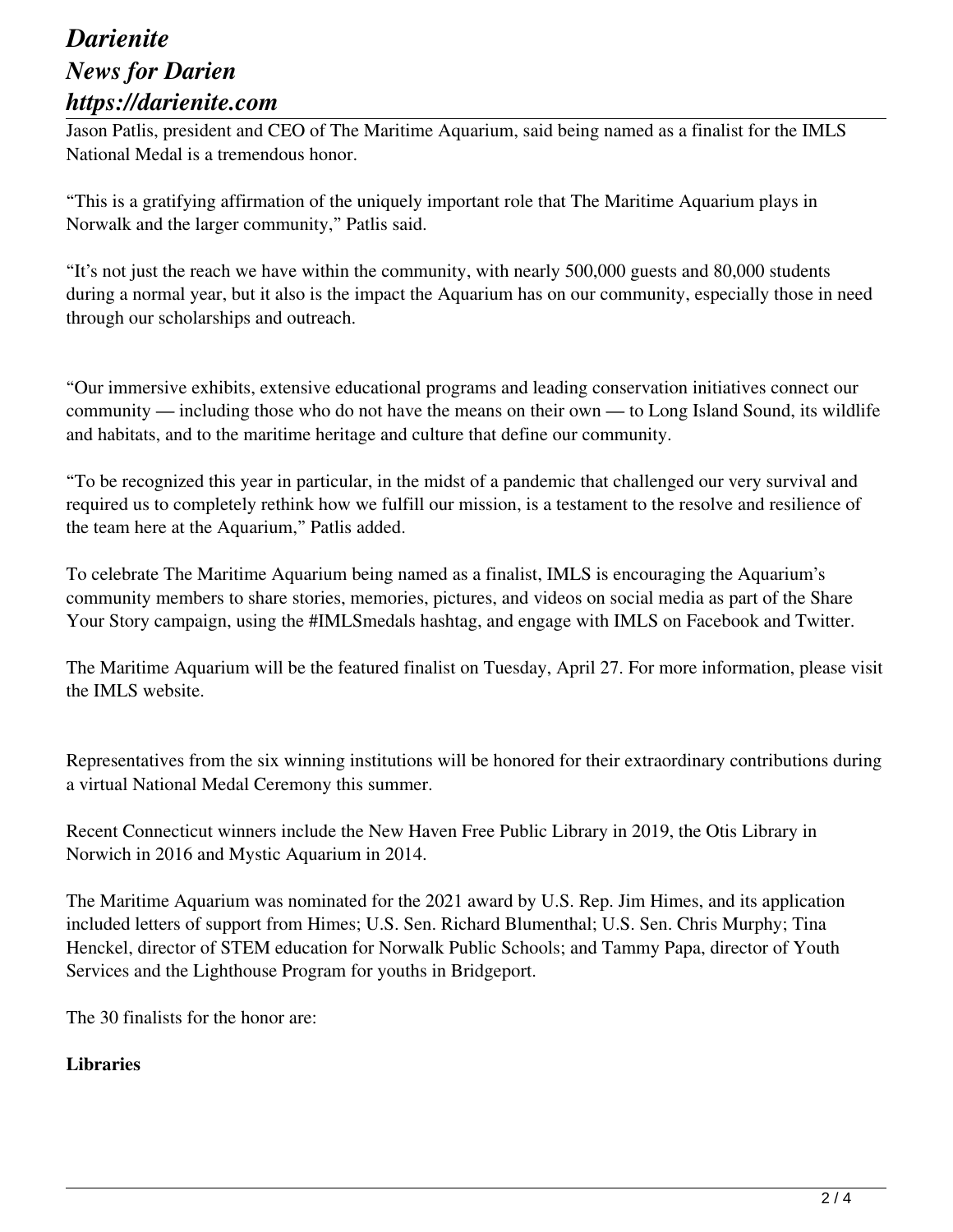# *Darienite News for Darien https://darienite.com*

- Cabell County Public Library (Huntington, WV)
- Chapel Hill Public Library (Chapel Hill, NC)
- Dakota County Library (Eagan, MN)
- Gwinnett County Public Library (Lawrenceville, GA)
- Haines Borough Public Library (Haines, AK)
- Highwood Public Library (Highwood, IL)
- Kenosha Public Library (Kenosha, WI)
- Long Branch Free Public Library (Long Branch, NJ)
- Marathon Public Library (Marathon, TX)
- Memphis Public Library and Information Center (Memphis, TN)
- North Las Vegas Library District (North Las Vegas, NV)
- Queens Public Library Langston Hughes (Corona, NY)
- Redwood City Public Library (Redwood City, CA)
- **The Ferguson Library (Stamford, CT)**
- West Warwick Public Library (West Warwick, RI)

### **Museums**

- Asheville Art Museum (Asheville, NC)
- Brookfield Zoo (Brookfield, IL)
- Cincinnati Art Museum (Cincinnati, OH)
- Center of Science and Industry (COSI) (Columbus, OH)
- Great Lakes Science Center (Cleveland, OH)
- High Desert Museum (Bend, OR)
- Museo de Arte de Ponce (Ponce, Puerto Rico)
- **The Maritime Aquarium at Norwalk (Norwalk, CT)**
- Mississippi Children's Museum (Jackson, MS)
- New-York Historical Society (New York, NY)
- Orlando Science Center (Orlando, FL)
- Queens Museum of Art (Corona, NY)
- Taubman Museum of Fine Art (Roanoke, VA)
- Thomas Cole Historic House (Catskill, NY)
- Virginia Museum of Natural History (Martinsville, VA)

#### **About the Institute of Museum and Library Services**

The Institute of Museum and Library Services is the primary source of federal support for the nation's libraries and museums.

We advance, support, and empower America's museums, libraries, and related organizations through grantmaking, research, and policy development.

Our vision is a nation where museums and libraries work together to transform the lives of individuals and